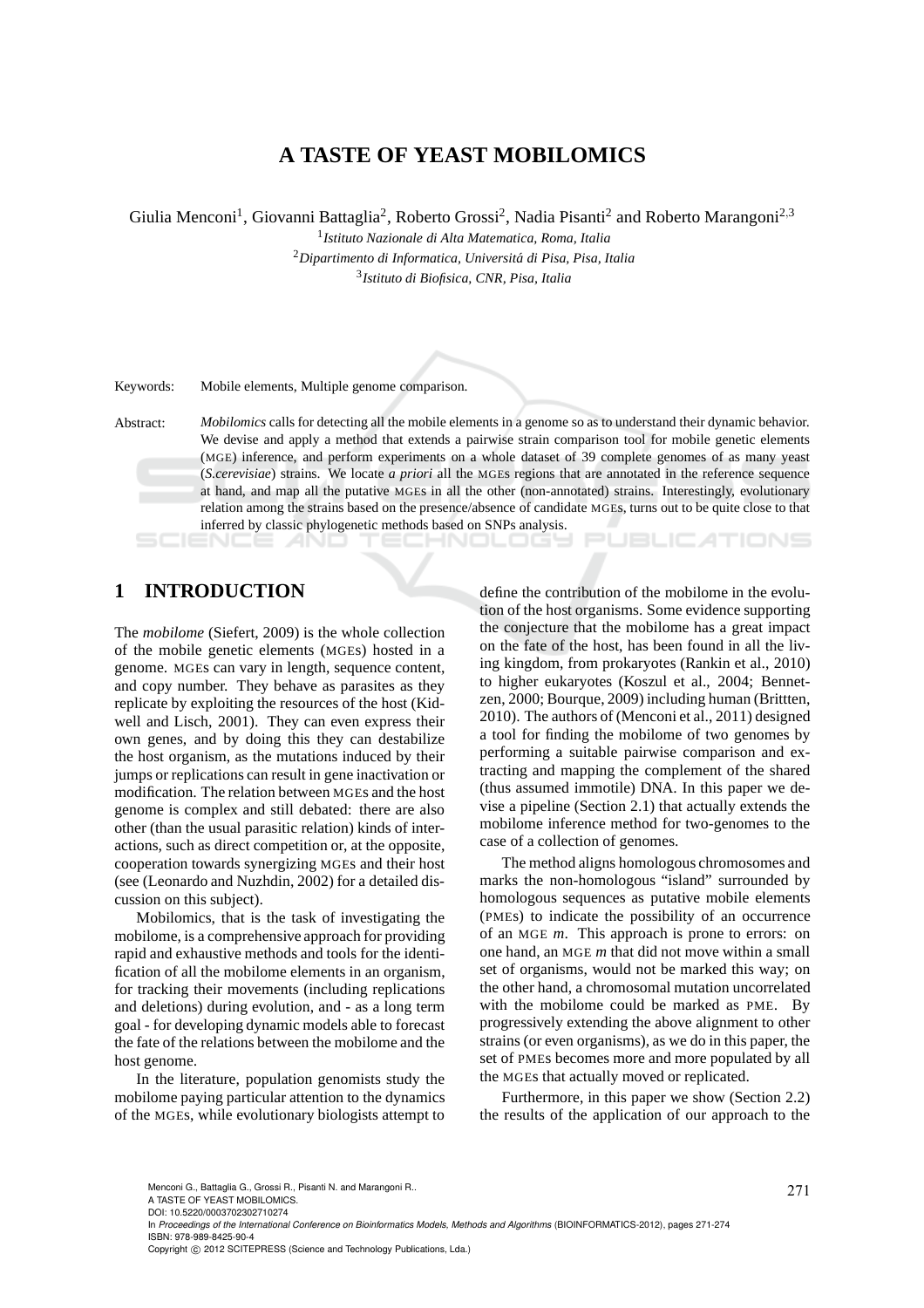whole data set of 39 strains of the yeast *Saccharomyces cerevisiae*, the genome sequences recently released by (Liti et al., 2009). They have a low coverage (one-to-fourfold), and so they are unannotated and rich of *unresolved* regions (i.e. sequences of unspecified bases). Our choice of studying the yeast is motivated by the large availability of its sequenced strains and by the observation that it is probably the most known organism from a molecular point of view. To have a referral point, we adopt the S288C strain, called RefSeq hereafter, as it is fully sequenced and annotated in the SGD database (SGD, 2010), along with its MGEs. We obtain a mapping of all the PMEs in all the strains (Section 2) that turns out to include all the annotated MGEs. We remark that this method to detect the mobilome makes use of sequence information only, can deal with whole chromosome at a time, and does not require any preprocessing of the data (like for example a partition of coding and non coding DNA fragments) and does not use any database information, and therefore it is independent from the type of organism it deals with. In particular, for example, the applicability of this tool are more general than those of mGenomeSubtractor (Shao et al., 2010) that is specifically for bacteria and requires a preprocessing of the data for the different purpose of detecting genetic variants.

Finally, we perform some mobilomics experiments by doing comparative analysis of the strains based on their PMEs. Interestingly, clustering the binary vectors obtained by marking the presence/absence of candidate MGEs in each of the strains provides an evolutionary relation among the strains that is quite close to that inferred by classic phylogenetic methods based on SNPs analysis (Section 3).

### **2 MOBILOME INFERENCE ON 39 STRAINS**

In this section we explain (Subsection 2.1) how the method of REGENDER (Menconi et al., 2011) can be extended to be applied to data sets larger than two genomes, and we describe (Subsection 2.2) an application of the new method to the whole available data set of 39 yeast strains.

#### **2.1 Finding the Mobilome in more than Two Genomes**

The pipeline we devise in this paper is aimed at extracting the putative mobilome from a vast collection of genomes, and mapping the PMEs on each strain. This method does not require any template sequence for the sought MGEs and it can be applied to infer MGEs also for low coverage genomes with unspecified bases, where traditional approaches are largely ineffective.

REGENDER (Menconi et al., 2011) was designed for detecting mobile elements that could be inferred from the comparison of two genomes. It performs a two-phase processing of all the possible chromosomes' pairs: first, it finds the common *n*-grams and, second, it aggregates consecutive *n*-grams in a greedy fashion using some user-defined parameters that control when the next conserved region begins.

The extension to more than two strains is critical due to the high computational cost of the multiple alignment that should actually be performed; furthermore, the presence in all the input sequences (except RefSeq) of unresolved bases makes the whole task even more arduous. Taking advantage of the efficiency of REGENDER, we actually perform a progressive star-like multiple alignment centered at RefSeq. The main steps are the following, that are performed separately for each one of the 16 chromosomes:

- 1. REGENDER is applied to RefSeq against each one of the other 38 strains, in a progressive way.
- 2. Complement the output of Step 1 and find the genomic coordinates of non-conserved segments in all the strains of the collection.
- 3. Remove from the list the non-conserved segments (in any strains) which in RefSeq are in telomeric regions.
- 4. Remove very short indels/mutations: nonconserved segments shorter than 200 nucleotides in all strains.

Step 1 performs the simultaneous extraction of conserved regions from the whole collection, using the RefSeq chromosome as an outgroup to align all the others. Once the segment-based pairwise alignments between RefSeq and each other input chromosome have been computed by REGENDER, we only report the segments that are conserved in all the input chromosomes, by intersecting the conserved segments. This choice, in particular, implies that the result is independent from the order in which the strains are taken into account.

Step 2 filters out everything that is not conserved as this is presumed to be resident genome (i.e. not mobilome).

Step 3 was motivated by the fact that telomeres of any chromosome of any strain different from RefSeq mainly contain unresolved bases, because the presence of long repeats is a source of noise for the assembly phase.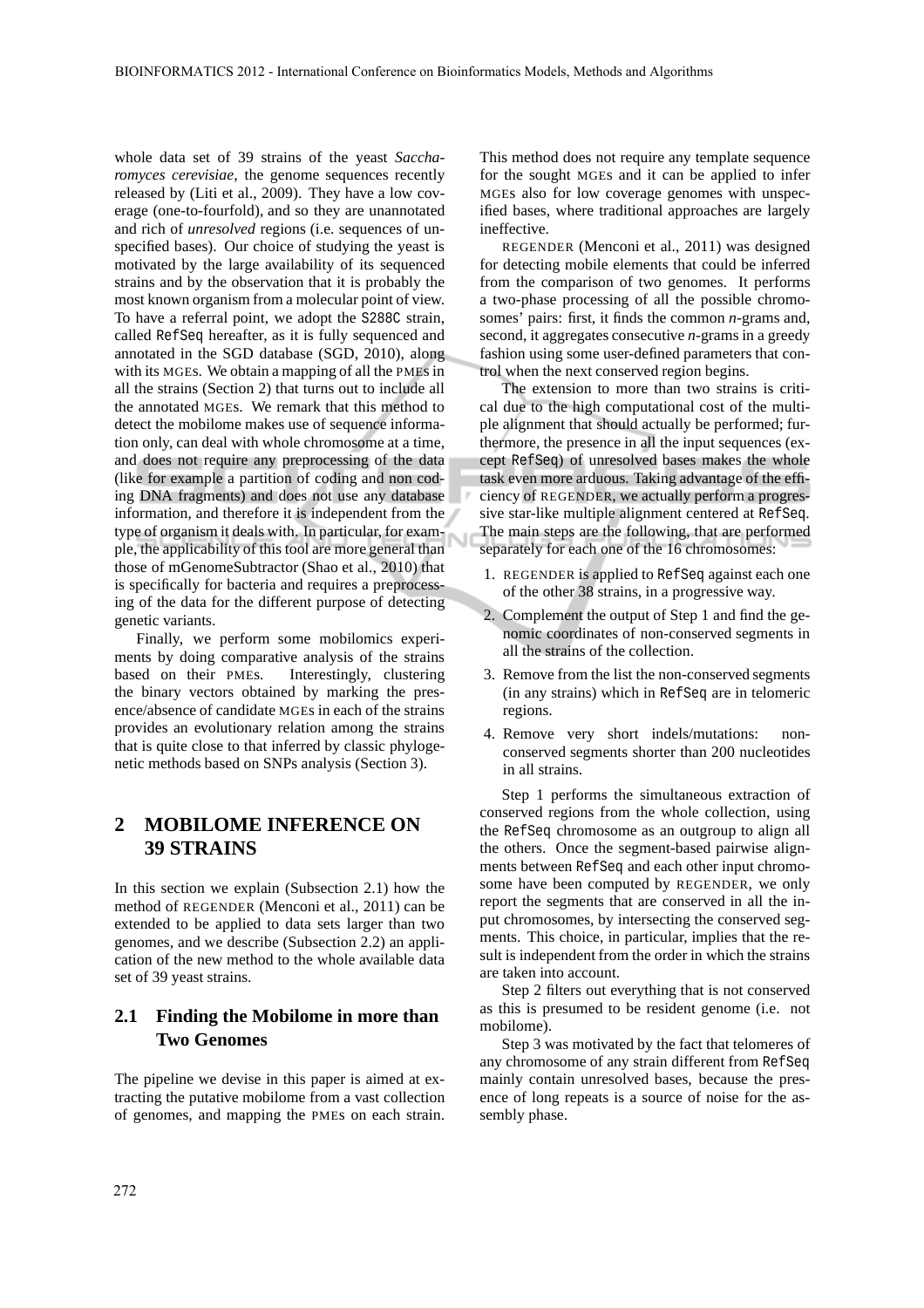Finally, Step 4 is due to the fact that very short indels or mutations are known not to be related to MGEs nor to chromosomal rearrangements.

#### **2.2 Application to the Yeast Dataset**

We applied the pipeline described in Section 2.1 to the whole dataset of 39 *S.cerevisiae* strains (Liti et al., 2009). The richness of the data sets gives a new somehow more realistic - insight on the characterization of PMEs as actual MGEs, with respect to the case of complementing only the fragments of genomes that result immotile after a single pairwise comparison.

After numbering the 16 chromosomes by  $N =$ 1,...,16, we take into account the 39 homologous chromosomes  $N$ , denoted  $ChrN_1$ , ...,  $ChrN_k$ , ..., Chr $N_{39}$  for as many as strains  $k = 1, 2, \ldots, 39$  (where strain 1 is RefSeq). We mark a large set of PMEs, which vary in their length. To collect information about their real linkage with the MGEs, and also to deal with unspecified bases, we again refer to the accurate annotation available for RefSeq. We therefore map on RefSeq all the sequences that are detected as PMEs, and examine their possible annotations.

The MGEs in RefSeq are almost all LTRretrotransposons, that we denote with Ty. Instead, we simply denote with LTR (*Long Terminal Repeats*) what is often called solo-LTR: the sequences of about 300b delimiting both ends of a LTR-retrotransposon. We distinguish PMEs basing on their length: PME-LTR candidates, having length 300b (compatible with LTR elements), and PME-Ty candidates, longer than 4000b (compatible with a complete Ty element).

Mapping the PME-LTR candidates to the annotated LTRs in RefSeq leads to an uncertain situation, since only about 44% of the known LTRs are actually marked as putative LTRs. This might have two motivations. First, the large amount of undetected LTR elements derives from the low probability that a LTR moves. Second, it is not rare to have a chromosomal mutation that spans from 300b to 4000b in a dataset of 39 strains, and this populates the class of putative LTRs that do not match LTR annotations. Therefore, the comparative genomics approach is ineffective for discovering LTRs, while motif-search based approaches might perform better.

The scenario for PME-Ty candidates is much different instead: we are able to detect 77 non-conserved regions longer than 4000b that are also in RefSeq. Our careful inspection pays a particular attention to the annotations involved in genomic mutations or rearrangements, apart from the MGE annotations already taken into account. In particular, we have considered: meiotic recombination hotspots (Gerton et al., 2000), evolutive and experimental breakpoints (Di Rienzi et al., 2010), autonomously replicating sequences (Di Rienzi et al., 2010), tRNA genes (SGD, 2010), γ-H2A rich loci (Szilard et al., 2010), and replication termination loci (Fachinetti et al., 2010). Only 2 regions do not host any feature. Out of the remaining 75 regions, 44 of them host at least one full-Ty annotation, 12 of them at least one LTR annotation, and 19 of them host some of the above markers of genome rearrangements, different from Ty and LTR. Many regions (31) do not involve active MGEs but correspond to loci prone to chromosomic recombination, rearrangement or fragility. We remark that all the known Tys are correctly marked as PMEs: the only Ty not recognized is the unique copy of Ty5 that appears in the telomere of Chromosome III and, because of its localization, it is ruled out from this investigation.

We then inspected the frequency of movements, by building a binary matrix *B* as follows: for each PME-Ty candidate  $i = 1, 2, \ldots, 77$  and for each yeast strain  $k = 1, 2, \ldots, 39$ , we report '1' in  $B[i, k]$  if this candidate occurs in that strain, and '0' if it does not. Note that we report a '1' whenever we find a undefined (or highly mutated) sequence of length compatible with a Ty. If we sum up the  $'1'$  values in  $\overline{B}$  by candidates (rows), and sort the candidates according to their sums, we observe that 33 out of 44 candidates correspond to annotated Tys with score *strictly less* than 39 (i.e. there is at least one strain where the candidate is missing), whereas 31 out of 33 of the non-Ty annotated PMEs have a *full* score of 39. In other words, the non-Ty annotated PMEs do not move across all the examined strains, even though their sequence is not conserved in the genomes. Among the annotated Tys, there are some of them that appear to maintain their position across the genomes, possibly with a change in their sequence, but the large gap between the frequencies of jumps allows us to conclude that false positive candidates tend to be resident.

### **3 YEAST MOBILOMICS**

Our last and most interesting goal is to employ the data gathered in Section 2 to compare and possibly cluster the yeast strains according to the topology of their MGEs. The fact that different sequences marked as PME-Ty candidates have a different degree of presence in the different strains, suggests us to try to understand the dynamics of these movements. We represent the topology of the MGEs of the 39 strains by creating as many binary vectors as follows.

Let  $p_N$  denote the number of non-conserved